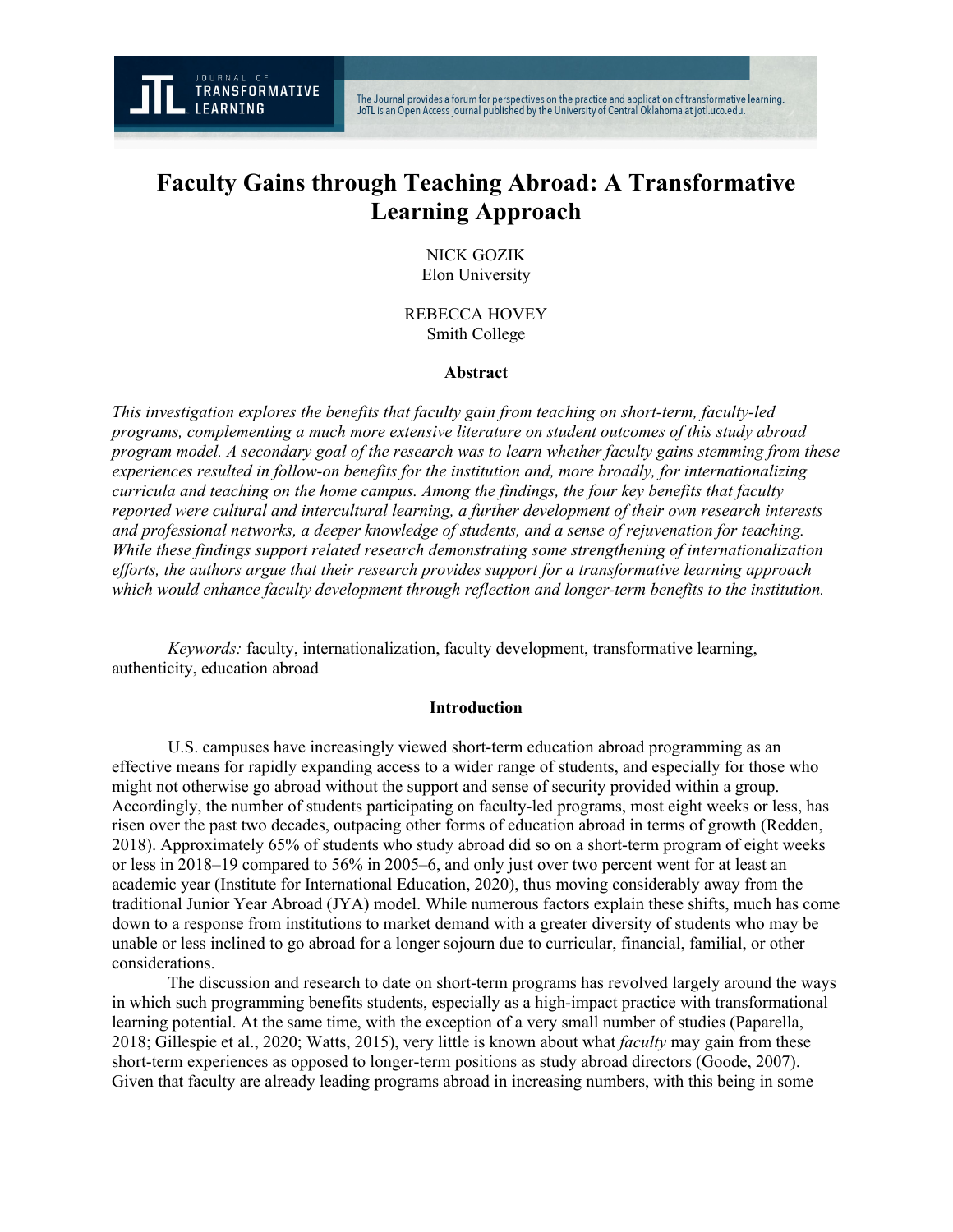cases their sole means of international exposure, it is surprising that more work has not been done in this area.

Filling an important gap in the literature, here we explore case studies at two institutions—Boston College (BC) and Smith College (Smith)—following a pilot survey conducted of faculty who had taught abroad through the Office of International Programs (OIP) or Global Studies Center (GSC), respectively. The study began with a goal of understanding the extent to which faculty teaching abroad has an impact on the pedagogy and global content of the home campus curriculum. Among the findings, the four key benefits that faculty reported were cultural and intercultural learning, further development of their own research interests and professional networks, deeper knowledge of students, and a sense of rejuvenation for teaching. In addition to contributing to their home campuses' internationalization strategies, these findings suggest that faculty's teaching overseas can serve as a point of disruption, leading to significant and transformative alterations in their thinking, teaching, and research—and much more than has previously been considered. Further, this learning is deepened when faculty are afforded opportunities to reflect upon and consider ways of transferring the knowledge they gathered overseas when returning to the home campus.

#### **Faculty and Short-term Programming**

The increasing scale and scope of globalization has had dramatic influences on higher education. Many university leaders have sought to address the changes in the global environment through their academic and co-curricular offering, (Altbach & Knight, 2007; Mestenhauser & Ellingboe, 1998). In seeking a purposeful integration of international and intercultural dimensions into the formal and informal curriculum for all students within domestic learning environments, leaders and scholars have repeatedly pointed to the critical role of faculty, with the introduction of curricular reforms and new pedagogical practices (Childress, 2018; Landorf et al., 2018). This comes with an understanding, as Green and Mertova (2016) note, that faculty are the architects of the curriculum, and any planning must respect the deep connections faculty have to their disciplinary knowledge and social relations with academic peers on campus and beyond (Leask & Bridge, 2013; Green & Whitsed, 2015; Clifford, 2009).

To foster faculty engagement, a number of strategies have been employed, including training, research grants, traveling seminars, and opportunities for teaching abroad. Increasingly, faculty have had the chance to lead short-term programs, which are usually eight weeks or less and typically organized around a theme related to the faculty member's discipline or area of expertise (Keese & O'Brien, 2011). Such opportunities are attractive to students that may not be ready or able to participate in more traditional semester or academic year programs, for reasons including curricular requirements, finances, family commitments, or a fear of venturing abroad on one's own without support (Gaia, 2015). Faculty have also found these programs appealing for exploring a new country or reconnecting with a place they know, as well as for being able to fit an international experience in and around other personal and professional commitments.

While the popularity of faculty-led programs is undeniable, the research on these programs is still growing and often lopsided. A significant amount has been written on the extent to which students are fulfilling stated learning outcomes such as global awareness (Chieffo & Griffiths, 2004), intercultural competency (Vande Berg et al., 2009; Hammer, 2012; Salisbury, An, & Pascarella, 2013), language development (Engle & Engle, 2004), and civic mindedness (Mulvaney, 2017). It is expected that, upon return, these skills will contribute to students' learning on campus and ultimately prepare graduates for an increasingly global and diverse workplace (Trooboff et al., 2008; Niehaus & Wegener, 2018). Additional studies have addressed concerns around the quality and credibility of shorter experiences, with fewer opportunities for immersion and sometimes relaxed academic standards (Di Gregorio, 2015).

By contrast, only a handful of published studies (Rasch, 2001; Strang, 2006; Watts, 2015; Paparella, 2018; Gillespie et al., 2020) have investigated the extent of faculty development while teaching on a short-term program. Paparella (2018) notes, for example, that faculty leaders find the intellectual engagement with students in a holistic manner meaningful and satisfying, there is still much needed to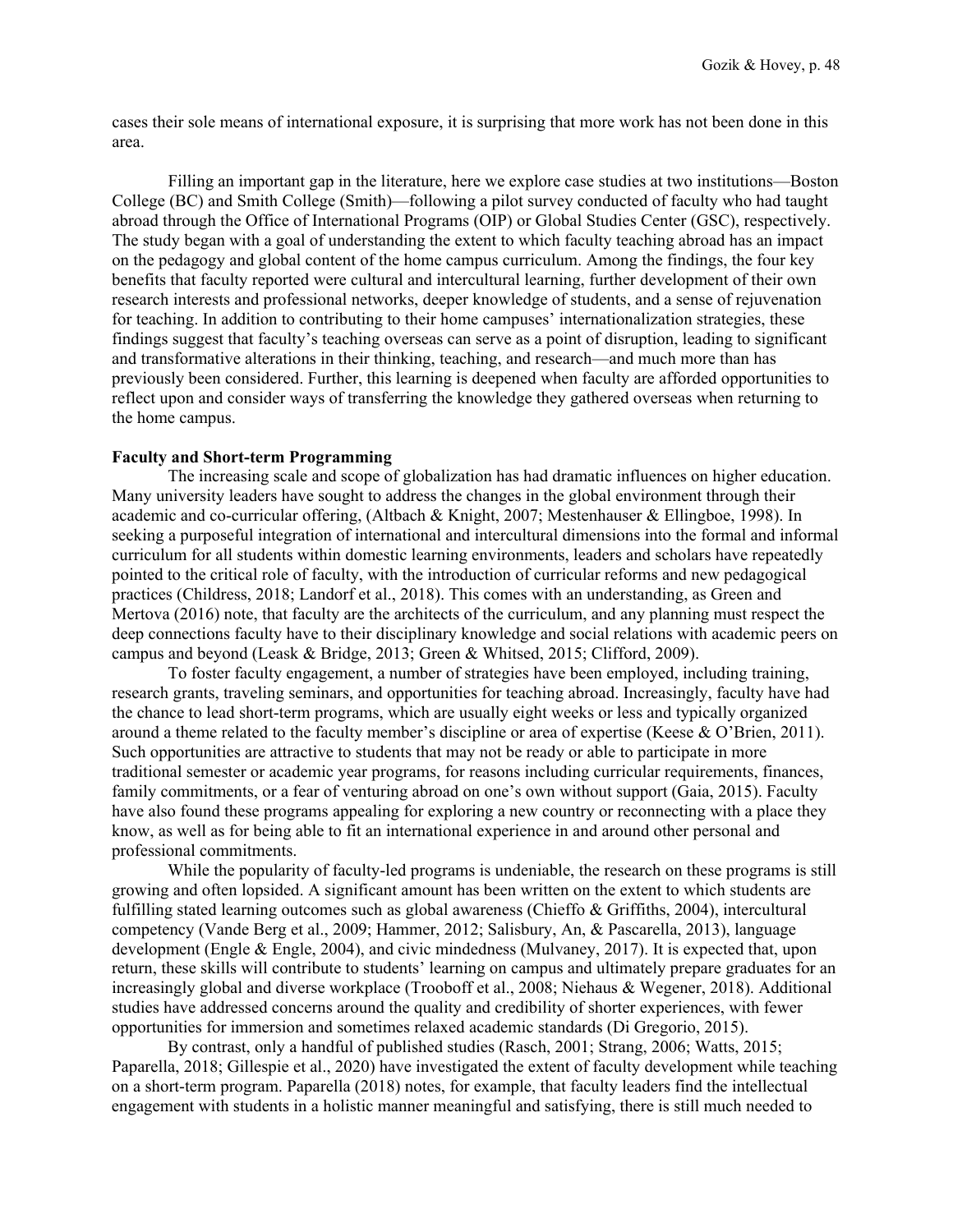provide basic support and training from the home campus. Hull (2013) similarly observes that faculty deepen their disciplinary knowledge through networks and first-hand experiences in an international context and come to better appreciate the value of study abroad and campus internationalization at their own institutions. Most aligned with the study presented here is the multi-institutional survey conducted by Gillespie et al. (2020), involving more than 200 faculty members who led off-campus study programs at 27 selective liberal arts colleges. The authors find that faculty have positive experiences when global learning is seen as a campus value and the work is supported with training, compensation, recognition, and adequate staffing. Conversely, they face challenges in terms of excessive workloads, lack of preparation for their responsibilities with risk management, and experiences of stress and/or burn-out on their return (see also Paparella, 2018).

#### **Teaching Abroad as Transformational Change**

Adding to previous scholarship, here we find that the framework of teaching as transformational change can offer a valuable lens for understanding how faculty's participation in short-term programming may lead to gains for faculty and the institutions they serve, provided that training and support are available to help faculty reflect on their experiences abroad and apply what they have learned. Several studies in recent years have emphasized the relationship of transformational learning to the pedagogies and experiences of study abroad (Brewer & Cunningham, 2010; Curran, Owens, Thorson, & Vibert, 2019; Green & Mertova, 2016). If "transformation" may seem like too grandiose a term to describe what faculty go through on a short-term program, teaching overseas can nonetheless present a point of disruption, or what Mezirow calls a "disorientating dilemma" (1991), forcing a faculty leader to rethink their assumptions about what, how, and who they teach.

Mezirow's theory of transformative learning hinges on this concept of a disorienting dilemma that challenges the assumptions of an individual's ingrained and culturally-informed "frames of reference," or their unexamined positionality in the world. This disruptive moment can be a critical incident that disturbs one's worldview, or a realization that how one makes sense of the world is under question. This is followed by the phases of transformative learning—the questioning, exploring, and enacting of new perspectives with the potential of radically transforming a person's way of knowing and living in the world (Mezirow, 2000).

While previous studies have effectively connected transformative learning theories with the internationalization of higher education (Sanderson, 2008; Schuerholz-Lehr et al., 2007; Kahn & Agnew, 2017; Clifford & Montgomery, 2015), the bulk of the scholarship in this area has been applied in other areas of higher education and adult learning, investigating for example the impact of technology and curricular reforms on teaching. In these and other cases, according to Mezirow's approach, transformative learning begins when:

we encounter experiences, often in an emotionally charged situation, that fail to fit our expectations and consequently lack meaning for us, or we encounter an anomaly that cannot be given coherence either by learning within existing schemes or by learning new schemes. (Mezirow, 1991, as cited in Whitelaw et al., 2004, p. 11)

In the case of leading an overseas program, any number of triggers may lead to such disorientation, including the need to respond to a new cultural context; coming into much closer contact with students, in and out of the classroom; teaching in a new environment where regular classrooms may not be available and, even if they are, facilities and support systems may be very different; and finding the need to weave lesson plans into other onsite activities. In addition to teaching and caring for students, faculty themselves may face culture shock, as they are pushed out of their comfort zones. While not all of these experiences are negative, and in fact the experience on the whole may be very positive, they nonetheless can present significant points of disruption.

Drawing on Mezirow's transformative learning theory, Cranton's work on authentic teaching offers an aid in understanding how faculty make sense of their experiences teaching abroad. Sanderson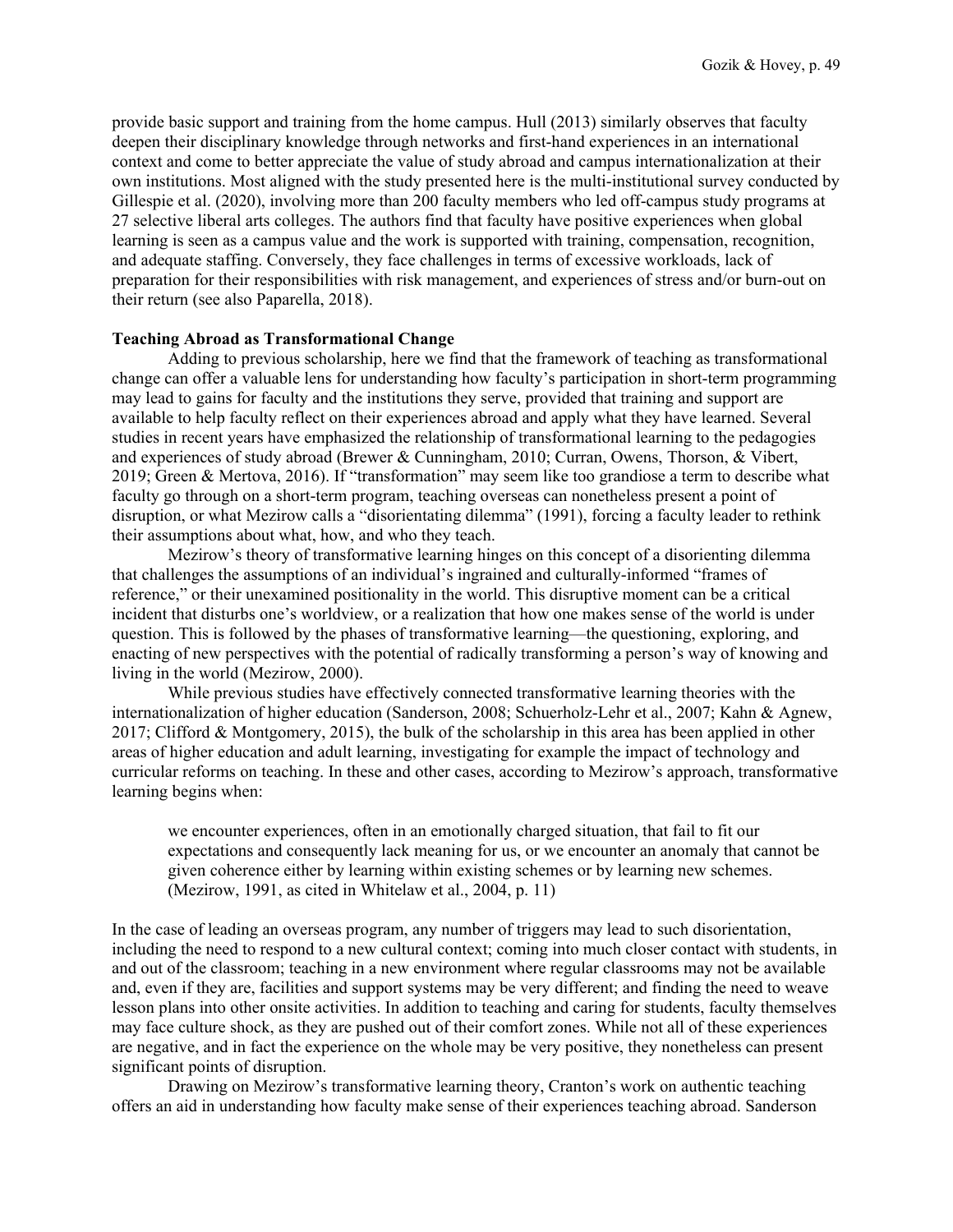(2008) references Cranton's (2001) early notion of the "authentic self" or the "self as teacher, teacher as self," as central to a transformative process in international higher education by which faculty might develop a more cosmopolitan outlook, allowing for a dismantling of "the barriers that obstruct a legitimate understanding and acceptance of others" (p. 287). In Cranton and Carusetta's (2004) subsequent research on authentic teaching and transformative learning, these authors identify five key elements of authenticity—self-awareness, awareness of others, relationships with learners, awareness of context, and a critically reflective approach to practice—which provide a framework for furthering this process of reflection.

Faculty who return from teaching abroad will ideally already be aware of cultural differences and some of the elements of authenticity identified by Cranton and Carusetta. An intentional faculty development process of self-assessment and reflection might prompt the deeper learning from these experiences as a process of their own transformative faculty development. In not creating a space for critical reflection, there is a risk that faculty themselves are not engaging in this reflective work, preventing them from being their best in working with students. At the same time, from the perspective of institutional leaders, there is a significant concern that faculty and the campuses on which they teach will not be able to make the most out of the disorienting dilemmas they face. By simply moving forward and not contemplating further, faculty may suppress the moments of discomfort and/or not consider ways of applying what they have learned abroad back to the home campus.

#### **Methods**

To better understand what faculty gain from teaching abroad on short-term programs, and how what they learn can be transferred back to the home institution, this study was conducted on two campuses: Boston College (BC) and Smith College (Smith). In addition to being the respective home institutions of the two authors, providing ready access to faculty, these cases were selected for their long commitment to both international education and undergraduate education. At the same time, they present unique variations in history and mission, allowing for a greater variety of faculty responses.

Located in Northampton, Massachusetts, Smith opened in 1875 to provide women with an undergraduate education that was typically only available to men at the time. The college was one of the first to provide study abroad opportunities in the U.S., with its first program offered in 1925. Today the college enrolls around 2,900 students total, of which 2,500 are undergraduates, and is a member of the historic Seven Sisters colleges, comprised of prestigious, historically women's institutions in the Northeast. Approximately 40% of Smith undergraduates study abroad by the time of graduation.

Situated in Chestnut Hill, Massachusetts, BC was founded in 1863 by the Society of Jesus (Jesuits). Created originally for men only, BC went co-educational by 1970. While the institution has developed over time as a top-tier, highly selective research university, with approximately 14,500 students in total, leaders remain fundamentally committed to a strong undergraduate education and Jesuit values. The first international office was started in the early 1970s, and today approximately 1200 (50%) of BC undergraduates study abroad each year.

#### **Respondents**

All faculty who had taught overseas through BC's OIP or Smith's GSC between 2012 to 2018 were invited to complete a survey. Of the 123 who received an invitation, 54 (44%) began the survey and 52 (42%) fully completed it. All faculty engaged in this survey had had some sort of international experience prior to teaching abroad. Eight had taught one time abroad, 24 had taught two to five times, and 16 had taught six or more times (see Table. 1). The largest number of respondents (34) had taught at least once in Europe (see Table. 2), mirroring the sizeable percentage of U.S. undergraduates who opt to study there (Institute of International Education, 2020), with 18 in Italy. Fifteen had taught in other world regions, representing all other continents except Antarctica. In some cases, faculty had taught separate programs in different years, going to different countries, or in one case a faculty member's program had been split between two countries.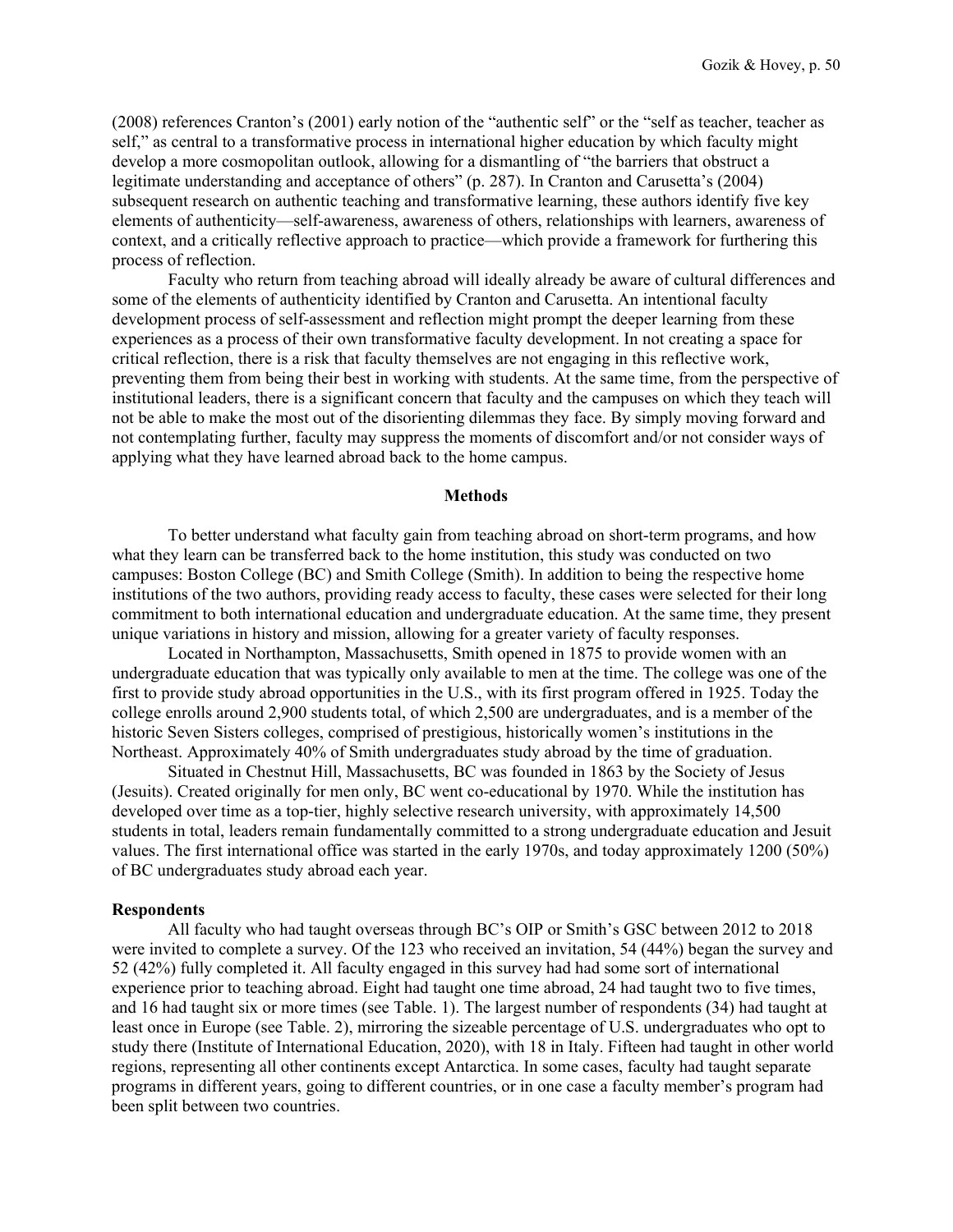## Table 1

| Frequency |  |
|-----------|--|
|           |  |
| 24        |  |
|           |  |
|           |  |

*Number of Times Leading an Overseas Program*

*Note.* These numbers represent those who answered the question; not all responded.

## Table 2

| World Region             | $#$ of Responses |
|--------------------------|------------------|
| Europe                   |                  |
| East/South Asia          |                  |
| Middle East/North Africa |                  |
| Latin America            |                  |
| Sub-Saharan Africa       |                  |

*Note*. Faculty members could select multiple countries either for programs that ran in multiple locations or where a faculty member led programs to different locations at different times. Not all faculty completed this field. Individual countries are not listed as they could help to identify individual faculty.

The survey did not ask respondents to indicate their department or school affiliation, title, or tenure status, with an understanding that it would have been too easy to identify faculty based on this information, thus preventing them from sharing more openly. From the original invitation, however, it is possible to gain a sense of the distribution of disciplines represented. Among those invited, 72 were in the humanities (theology, philosophy, languages & literatures, art & art history), 26 in the social sciences or had a social science lens to their work (political science, psychology, economics, history, cultural studies, international studies), 13 in the natural sciences, and 13 in professional fields (business, nursing, education, social work). This disciplinary distribution was supported by the program themes listed. Future studies might track results by faculty rank, years of experience teaching, gender, and discipline, among other categories.

# **Survey and Analysis**

Administered through Qualtrics, the survey was distributed in February 2018 and composed of 19 questions, including multiple choice and open-ended questions (Appendix A). The multiple-choice questions were primarily used to gather biographical data on the respondents whereas the open-ended questions allowed faculty to reflect more thoroughly on the experiences. The survey results were coded and analyzed by the two authors, using Atlas Ti coding software. Open-ended results coded within Atlas Ti by one author were compared with a manual coding process by the second author to established intercoder reliability. Coding of the open-ended responses was begun as bottom-up, or in an inductive manner, with the two authors identifying commonalities and agreeing on a final set of codes for categorizing survey data by themes. A finalized coding book comprised of 15 codes was determined and re-applied to the text (Appendix B). The structure and content of the sections below are based on analysis of these results. Quotations in the text below were chosen as those most (or in some cases least) representative of what respondents had shared in open-ended questions.

To verify the analysis, preliminary results of the study were presented to twelve faculty in January 2020, as part of a BC Center for Teaching Excellence faculty learning community, organized for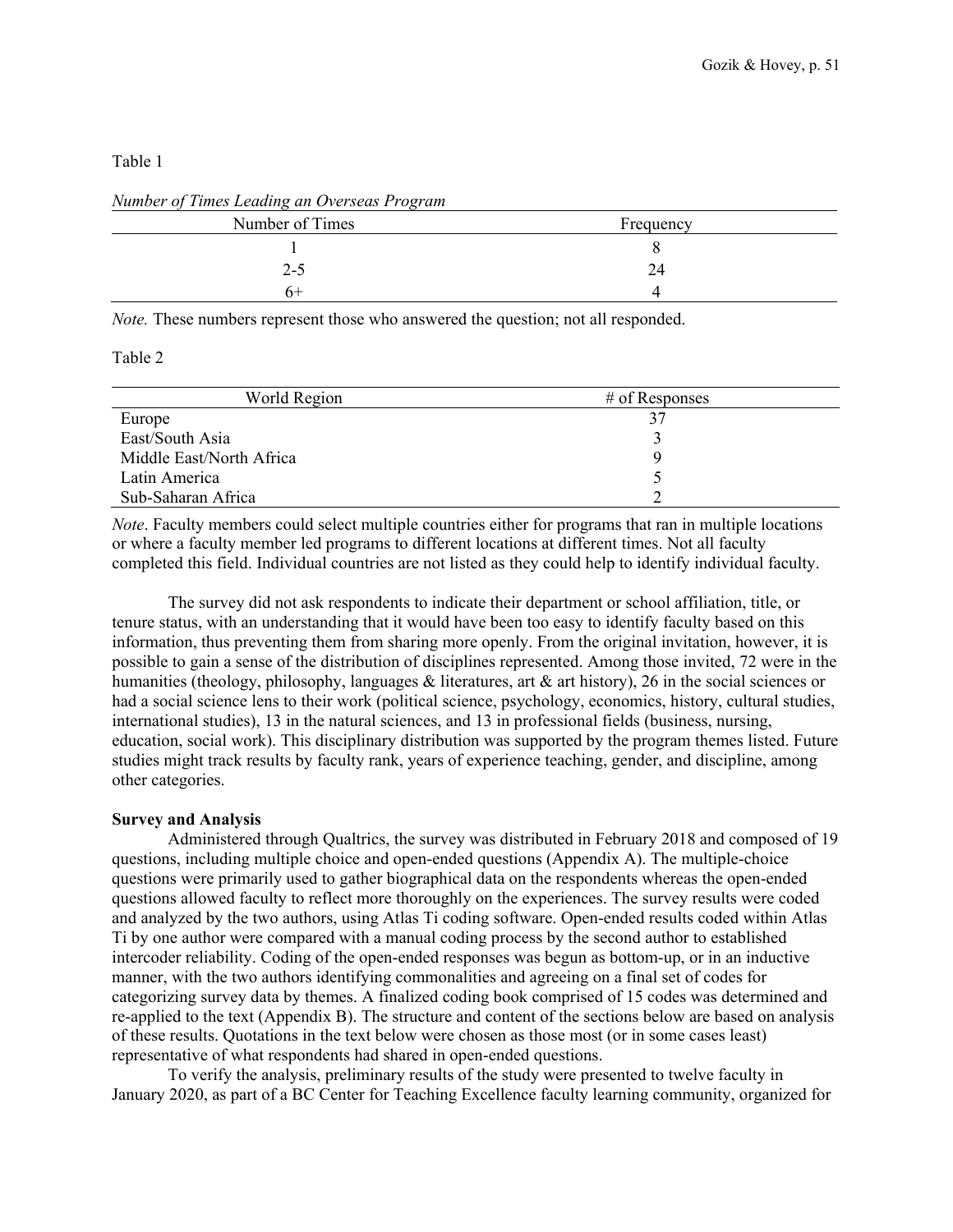faculty who had previously taught abroad through the OIP. Some of the community participants had been given an opportunity to complete the survey yet others had not. The group was able to offer clarifications and additional nuance.

#### **Findings**

The findings presented in this paper focus most directly on the results relevant for the potential gains to faculty and potential for transformative learning. While the survey included sections on expectations, logistics, experiences with students and local communities, and recommendations, the findings related to logistics and workload are being considered separately for program assessment and organizational improvement. Here we focus primarily on what faculty reported in terms of their own gains and recommendations they provided for helping future faculty make the most out of their experiences abroad. We organize the findings into two sections: what faculty have gained and the extent to which what they learn can be brought back to the home campus.

#### **Faculty Gains**

Respondents in this study observed that leading a short-term program abroad is challenging, if also enriching. In the words of one faculty program leader: "The intensity of leading short-term programs abroad, along with the complex nature of the faculty leaders' roles, is not for everyone." As another noted: "You need to want to do it; it's a big investment of your time." If it was not something to be undertaken lightly, faculty in the study overwhelmingly expressed great satisfaction with the work, both in terms personal fulfillment and professional gains. As one leader put it: "This is the most academically valuable and rewarding thing I do." In terms of enrichment, here we explore four key areas of learning that faculty articulated following their teaching abroad: cultural and intercultural learning, a further development of their own research interests and professional networks, a deeper knowledge of students, and a sense of rejuvenation for teaching. While not an exhaustive list of what was reported, these areas were most frequently cited by respondents.

#### **Cultural and Intercultural Understanding**

This study initially set out to consider the extent to which faculty gain international knowledge, expertise, and contacts that may contribute to institution-wide internationalization strategies. If all respondents had traveled and/or lived abroad, not all had prior familiarity with the country where they were teaching, thus opening the door for them to learn quite a bit, along with the students. This was often the case with disciplines not rooted in cultural knowledge, such as the natural sciences and more technical fields. In a Dublin-based program, for example, the faculty member was able to teach an accounting course, while adding site visits to local businesses and communities. While not an expert on Ireland, she was able to offer her expertise, while collaborating with an onsite coordinator, who could add a local component.

Even with prior knowledge of a host culture and customs, other respondents reported that teaching overseas deepened their understanding of the place. A faculty member who had taught multiple times at an Italian university noted that each time was different and that, with each new cohort, she "became much more familiar with the Italian university system, and got to know colleagues in many fields at the University." Similarly, another respondent pointed out that she gained a deeper understanding of the Middle East through the observations and interviews that her group had with local officials and experts, adding that this, "direct experience has made [her] more knowledgeable in the classroom." The act of having to organize lectures and co-curricular programs often gives faculty an opportunity to engage with those whom they may not ordinarily meet on their own. Moreover, the need to answer student questions, as well as provide a context for lectures and activities, forces faculty to bone up on aspects of local cultures that may not relate directly to their own scholarly work.

## **Research and Networks**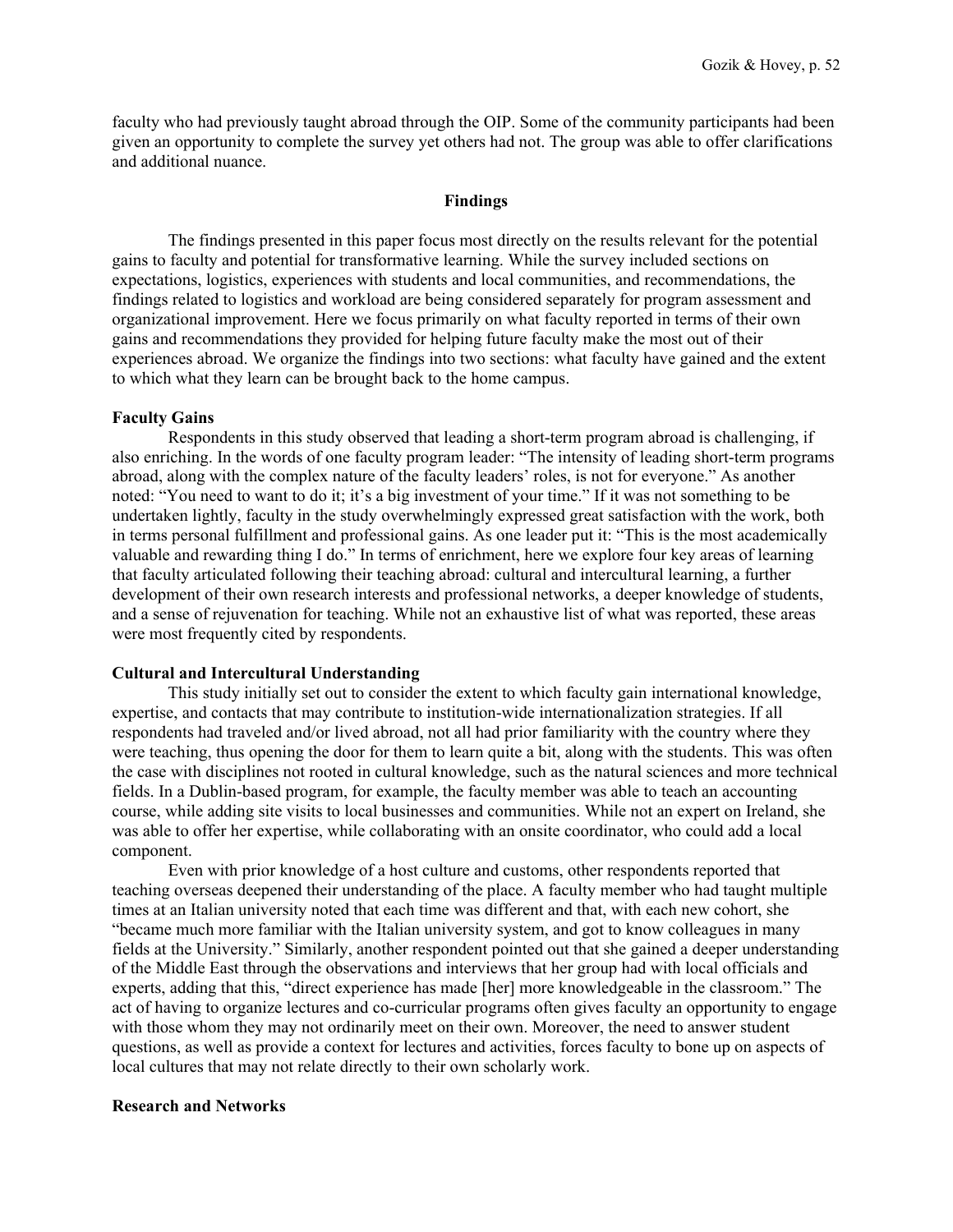In addition to learning more about the host culture, respondents found that their teaching abroad contributed to their research. Much of the benefit came down to being in the location itself, as one respondent noted: "My attachment to living culture is essential to my research, thus these experiences are crucial." By returning to a place where they have ongoing research, it is possible for faculty to stay fresh on current events. The tone and tenor of a location may transform quickly from one year to the next with sweeping changes such as new political leaders, variations in population, and/or military or economic upheaval. In other circumstances, the shifts may be more subtle yet still highly significant for those like the respondent above, who contextualize their research in a "living" place.

One of the advantages of teaching abroad is the ability to network with and learn from guest speakers and site visits. As one faculty member noted, "I have written articles about the Middle East based on observations and interviews we had with officials. I reference information and opinions we heard in class." An on-the-ground class can provide a pretext for getting to know a local official or expert. In a follow up conversation, one faculty member who taught in Paris noted that it was sometimes possible to secure a speaker who would not be as interested in granting an individual interview to the faculty member yet is pleased to talk with a student group, as there is a bit of excitement or novelty in doing so. Additionally, the questions that students ask help a faculty consider the same topics from new angles, thus adding depth and additional layers to her research.

Those who were not experts in the location where they were leading students also found benefits for their research and teaching. A respondent who leads students to Spain noted, "Because I take a comparative approach in teaching law while abroad, it has been incredibly interesting and stimulating for me to learn more about other legal systems." As a legal expert, teaching in a business school, being on site provides a more solid understanding of how legal systems function in a place like Spain, e.g. helping to explain the outcomes of court cases that may have international implications. Conversing with colleagues likewise can shed light on issues that are equally relevant for U.S. entities conducting business in Europe such as the General Data Protection Regulation (GDPR) and the implications of Brexit for the European Union.

Finally, faculty frequently used their teaching abroad as a launching pad for conducting additional research before or after a program. At BC, some took advantage of a grant through the College of Arts and Sciences designed expressly to extend their time abroad for such purposes. Others called for additional funding along these lines, with the argument that the costs were relatively low, given that faculty were already getting their flights to and from the location covered through the program. As a caveat, one faculty member cautioned colleagues to "make sure you are able to spend the maximum amount of time involved in the program and with students rather than trying to work in professional trips/research." In other words, while a program is in progress, faculty need to give their full attention to students; research should be done before or after the program dates.

## **A Deeper Knowledge of Students**

Typically, those who sign on to teach overseas enjoy working with students and are used to seeing them in settings that stretch beyond the classroom. Despite all they felt that they knew from these prior interactions, the overwhelming majority of survey respondents reported that they learned much more while teaching overseas, in a greatly accelerated timeline. As one faculty member noted:

I learned that I only know a sliver of my student's lives through our normal interactions, even including close work in the research lab. Travel opened up so many rambling conversations and intense experiences shared with students.

The sort of interactions described by this faculty member may take place while conversing with students over meals, traveling from one location to another either in the same city or for an excursion, or in the small moments that pop up in between planned activities. The barriers are quickly lowered when students see faculty outside of their prescribed role in front of the classroom or behind a desk, and when not dressed in the same manner, for example in shorts and a t-shirt back at the hotel. The frequency with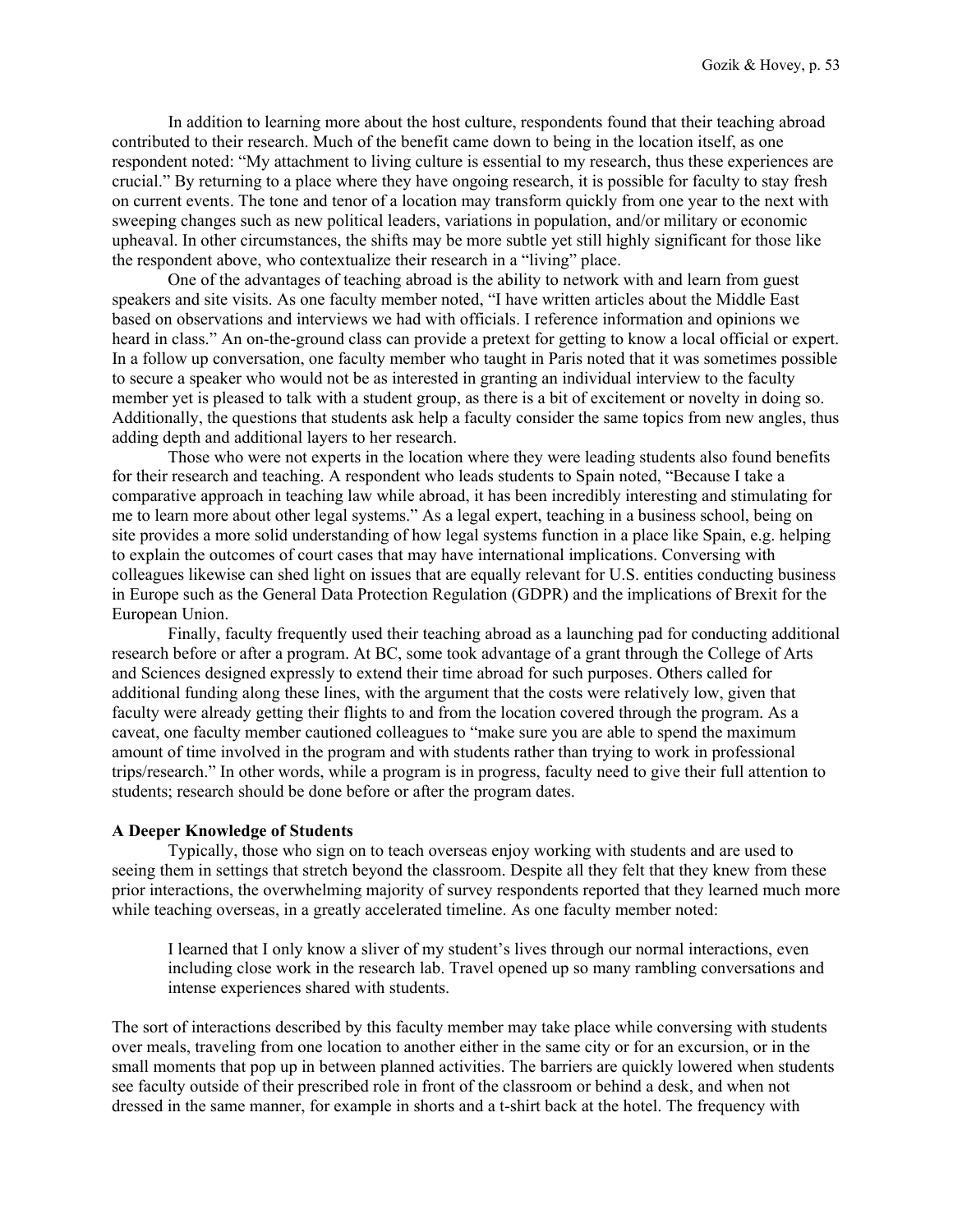which faculty and students encounter each other also breaks down a wall, making the "rambling" conversations more possible and organic. All of this allows students (and faculty) to share more than they might at home, thus opening a window into each other's worlds.

Much of what faculty gain lies at a human level, with an opportunity to discover more about students as individuals. This can entail learning details of students' upbringing; parents, friends, and significant others; likes and dislikes; and areas of involvement at home and on campus. Students may be curious about faculty members' lives in return, and so it becomes easy to connect over points in common, as well as to understand each other better. The extent to which this sharing takes place is often set by the tone of the program, and the faculty member's own willingness to let down their guard. As one faculty member observed, "I learned that one of the most important factors leading to the success of [an abroad] course is community." From this perspective, it was necessary for the faculty leader to create a space for sharing, both in developing a closer relationship with the students, yet also in allowing students to feel more comfortable with each other.

Gaining a deeper awareness of students also meant uncovering some of their strengths and limitations. A faculty leader found for instance that "students have a surprisingly limited knowledge of modern history and current events." This might prompt the faculty member to provide more context in future lessons, to fill in some of the gaps in student's knowledge base. On the flipside, students will inevitably offer skills and experience that the faculty member does not have and which may benefit the group. At the same time, another respondent noted that the overseas experience sheds light on, "[students'] learning styles, and even ideas about education that students bring with them." By being in such close contact, faculty can observe what students are absorbing and which techniques work the best for individual participants, something that is not always feasible in larger classes and with less time for interaction on the home campus.

Probably the biggest surprise for faculty came down to an appreciation of students' mental health and wellbeing. As one respondent explained:

Living closely with different groups of students, and being responsible for them 24/7, helped me understand the kinds of issues students have to deal with in a way teaching on campus doesn't. On campus class deans, housing coordinators, medical and psychiatric services, and many other support systems deal with many of the issues I had to tackle as a faculty study abroad program director.

Faculty like this one may be familiar with numerous reports chronicling the increase in students seeking out mental health care, however they recognized that it was a very different thing to deal with such cases on the ground, with far less support. Even with pre-departure training and resources provided by the international office on the home campus, many felt out of their depth, with great concern as to what might happen. In separate correspondence, one faculty member described an incident with one student who had a psychotic break on the last day of the program. In less severe cases, faculty members come across any number of issues including anxiety, depression, and eating disorders that affected students' ability to participate fully in the program.

Not all faculty were completely blindsided by student issues. In addition to their own prior experiences with students, they may have school-age children who are dealing with some of the same concerns. What is different is the close contact with a larger group of students, in an intense environment, and with much less support, all of which amplifies the severity of the situation. While often quite challenged, faculty felt that their deeper understanding of students is something that will help them be better mentors, teachers, and advisors, both abroad and on their home campus.

## **Rejuvenation**

While faculty felt the full weight of responsibility that comes with leading a group overseas, many also agreed with one faculty member who observed that teaching abroad is one of the best aspects of her job: "I find it one of the most rewarding and enlightening experiences of my professional career."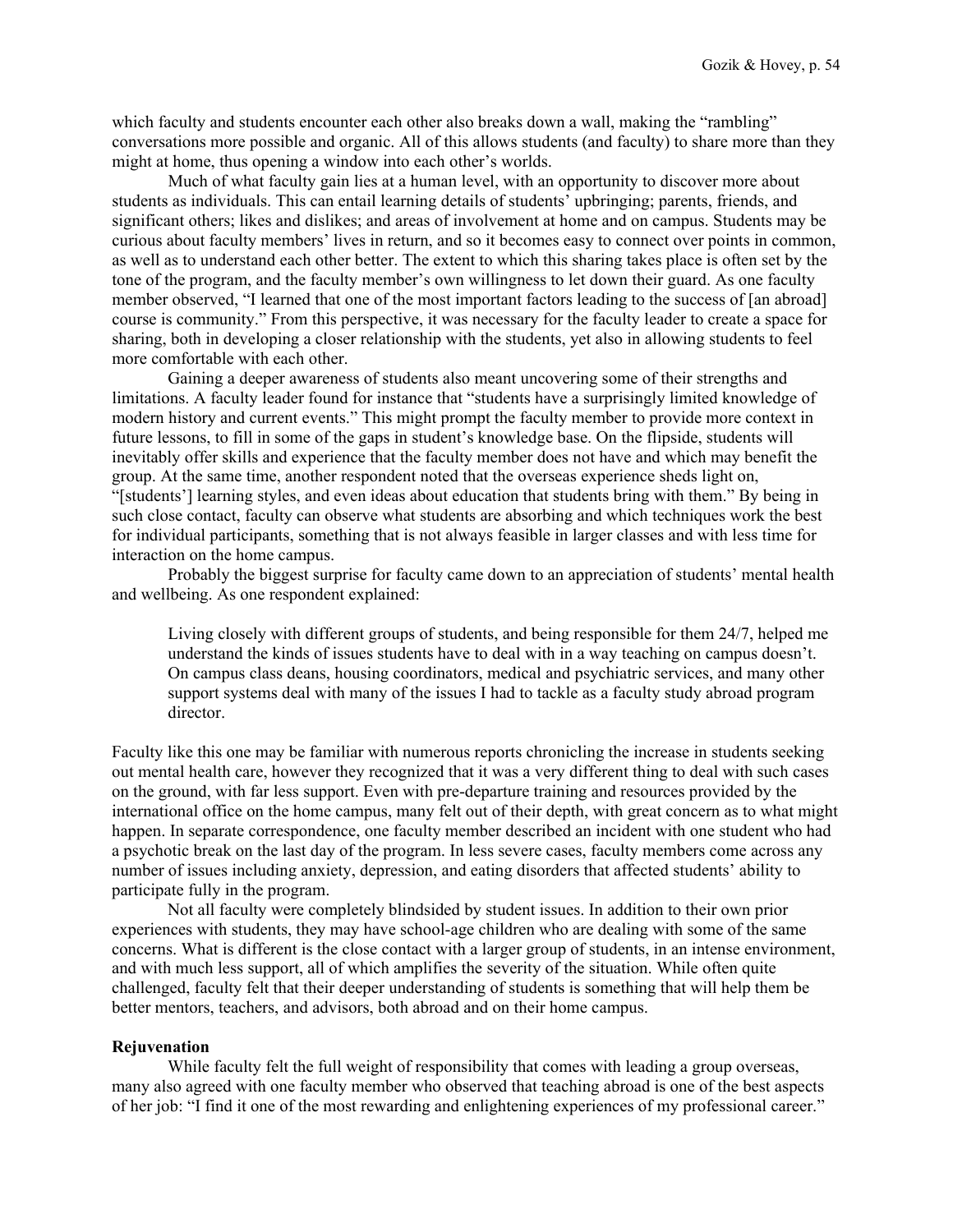This sentiment was echoed by another who stated, "I have been doing it for 10 years now, and it is easy for me to acknowledge this aspect of my teaching career as one of the most lively and fulfilling."

The faculty members here describe a sense of fulfillment—and, significantly, of rejuvenation—in teaching overseas. Being abroad permits them to get out of the rut of teaching on campus. Even those who are constantly rethinking their lesson plans and develop new courses, in order to keep things fresh for both students and themselves, find the new setting to be invigorating. As one respondent remarked: "I would strongly encourage a colleague to take students on a faculty-led study abroad program not only so that they could assist students in exposure to cultural diversity, but also so that the faculty member could experience teaching in a much more stimulating cultural environment."

These comments provide insights for how institutions might combat complacency and burnout among faculty, in addition to other strategies that are employed on campuses. This is above all important for the two cases included in this study, which pride themselves in liberal arts-based undergraduate teaching, yet also for other universities and colleges that are hoping to retain the best and brightest faculty, while serving students.

## **Bringing Back Learning to Campus**

Based on the results presented thus far, faculty gain much from being abroad in terms of their exposure to other cultures, as well as in their increased understanding and appreciation of students. Teaching in a very new environment can be challenging though it also provides an opening for faculty to rethink their pedagogical practices and course content. As with students who are encouraged to move outside of the proverbial "comfort zone" in overseas programming, faculty too benefit from the disruptive aspects of being pushed out of the familiar. Within this context, two key questions remain at the core of this study: How much of what faculty learn is being brought back to campus? And to what extent is this learning contributing to overall institutional internationalization efforts?

#### **Teaching and Mentoring**

As noted in multiple examples above, faculty observed that their abroad experiences help them to become better instructors and mentors. This is accomplished in large part by having an opportunity to learn more about students, including their likes and dislikes, preferred ways of learning, and the struggles they go through as young adults. They also often return with a sense of rejuvenation, with an opportunity to teach in a new environment, as challenging as the experience might be. Moreover, all of this can provide faculty with a greater sense of confidence and credibility.

As with internationalization, however, what is nonetheless notably missing from the responses are concrete examples of the ways in which faculty members' teaching and mentoring are altered upon returning to the home campus. It may be that the nature of the questions on the survey did not sufficiently prompt respondents to drill down to the level of detail required. Similarly, a focus group or interview format could permit a further probing of this question. These limitations notwithstanding, there is nonetheless a gap between the more abstract sense of what is gained abroad and how such learning then tangibly translates into different practices. None of this is to say that faculty are not incorporating what they learn from abroad yet that the process is fuzzy, often without a lot of direction or space for reflection.

#### **Need for Training and Collegial Connections**

From these findings, it becomes clear that there is a need for mechanisms that help faculty translate their experiences abroad into the classroom, while also seeing their teaching as linked more visibly to broader internationalization strategies. While respondents did not make overt connections to campus internationalization, many did express the need and/or desire for additional professional development opportunities including workshops, seminars, and panel discussions. Such activities were separated from the regular pre-departure training offered on topics like health and safety and logistics.

In returning to campus, one faculty member noted that there are places for sharing what they have learned: "We also have a forum (Liberal Arts Lunch, for instance) for group leaders to share their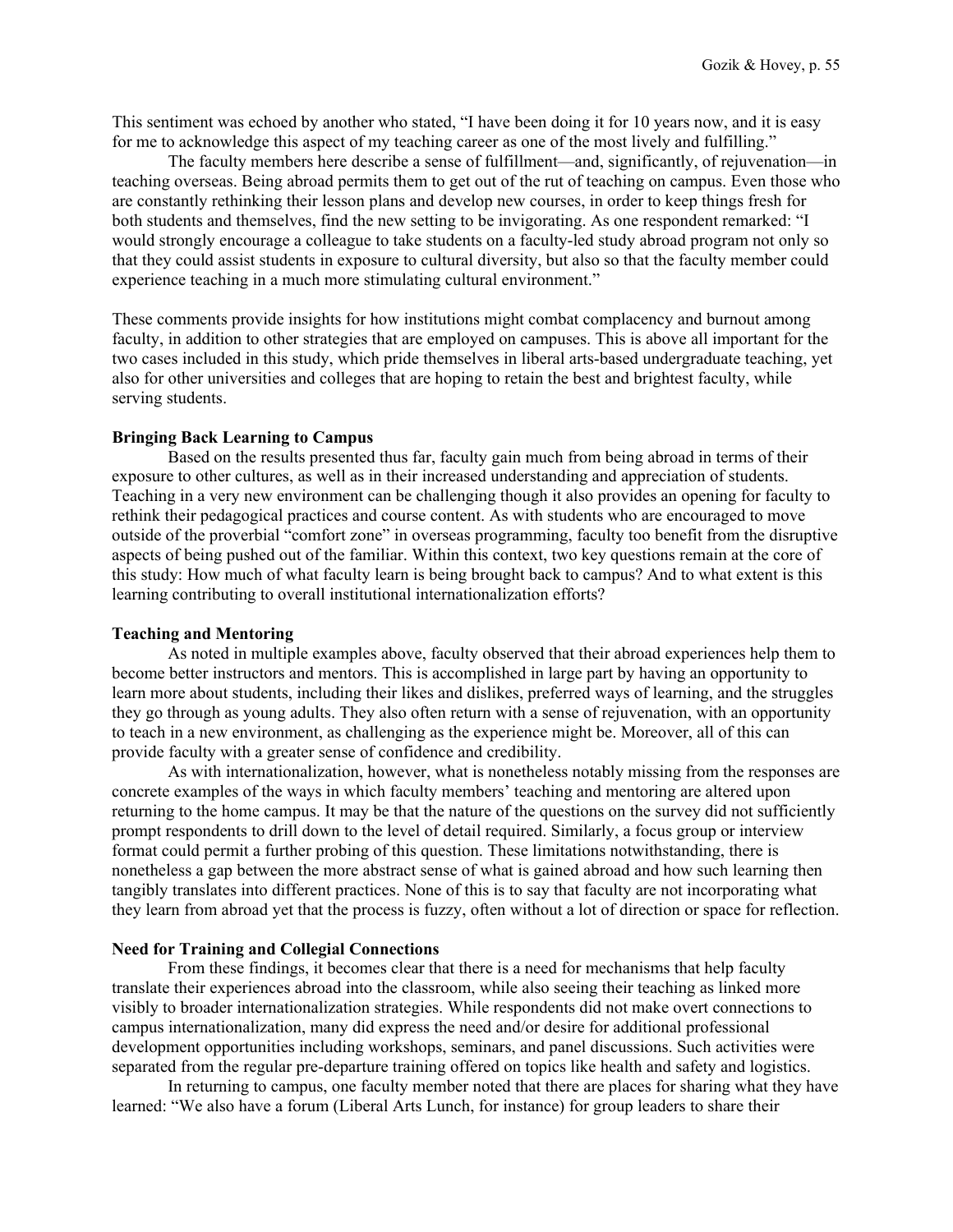knowledge and experience with other faculty." However, most who did comment saw a need for group that was tailored for those who had taught abroad. At BC, several articulated the idea of creating a cohort experience akin to that offered by the University's Center for Teaching Excellence (CTE).

Unlike with pre-departure training, intended primarily to pass on certain information, the postprogram experience called for is less about instruction and more about permitting participants to debrief their experiences. The cohorts developed by BC's CTE do not typically include lectures, and instead begin with a faculty member sharing a case study, which then leads the rest of the group to chime in. Through storytelling, faculty are then able to consider how they might alter their own pedagogical practices. When done properly, it may be possible for faculty to follow the advice of one respondent, who recommended that colleagues "treat the summer abroad course as a laboratory for new pedagogical approaches and new or re-envisioned courses."

## **Discussion and Conclusions**

The research presented here contributes to the limited body of scholarship (Paparella, 2018; Gillespie et al., 2020) investigating the extent to which faculty may benefit from teaching abroad on short-term, faculty-led programs, helping to complement a much larger and well-researched body of literature focusing on students' gains from education abroad. If such programs are ultimately designed to benefit students, we would be amiss to not also consider the ways in which faculty may bring back knowledge, skills, and perspectives that can help shape their own teaching, research, and personal outlook, while also contributing to their home institution's internationalization efforts.

We had hypothesized that there would be connections in which the faculty gains from teaching abroad would lead to an enhanced global pedagogy and curricula on the home campus. The ties between overseas teaching and internationalization efforts writ large remained largely abstract for faculty respondents. At the same time, in survey responses and follow up discussions, faculty noted four broad benefits of teaching overseas, some of which are "international" in nature, yet others that are more universal: a greater cultural and intercultural understanding, an expansion of personal and academic networks, a deeper knowledge of students, and a sense of rejuvenation. While we were less successful in finding data on this topic, this is an area for future research, perhaps with revised questions and/or other methodologies such as focus groups or interviews that permit more probing.

Faculty who had had limited exposure to their program's host culture prior to leading a group felt much of the culture "shock" that comes with being in a new place, akin to what their students experienced. Those who were already familiar with the culture had less of a sense of dissonance yet too gained greater and updated knowledge of their host culture. Regardless of experience, all faculty had an opportunity to expand their academic and personal networks, providing benefits for teaching and research within their respective disciplines.

More surprising for many faculty was the deeper understanding that they gained of students. Most thought that they already knew much about those with whom they are in contact on a daily basis on the home campus. However, in a less formal setting and with frequent interaction, faculty leaders found themselves more intimately intertwined in students' lives; serving as *ad hoc* counselors and first responders in emergencies, they became acutely aware of students' backgrounds, hopes, concerns, relationships, areas of knowledge (and deficits), and sometimes even medical histories. While exhausting at times, many faculty found the combination of increased intimacy with students and challenges for teaching and mentoring to be rejuvenating and constructive, taking them back to when they first started working with students.

This study confirms some of the findings from earlier publications such as Gillespie et al.'s (2020) recent book, which provides a useful overview of how institutions may better organize overseas programming for the benefit of faculty and students. At the same time, what has been largely left out of previous work, and which we focus on here, is a deeper way in which overseas teaching may affect faculty personally and professionally, within a framework of transformative, authentic teaching (Cranton & Carusetta, 2004). A transformative learning approach suggests change will not occur if the experience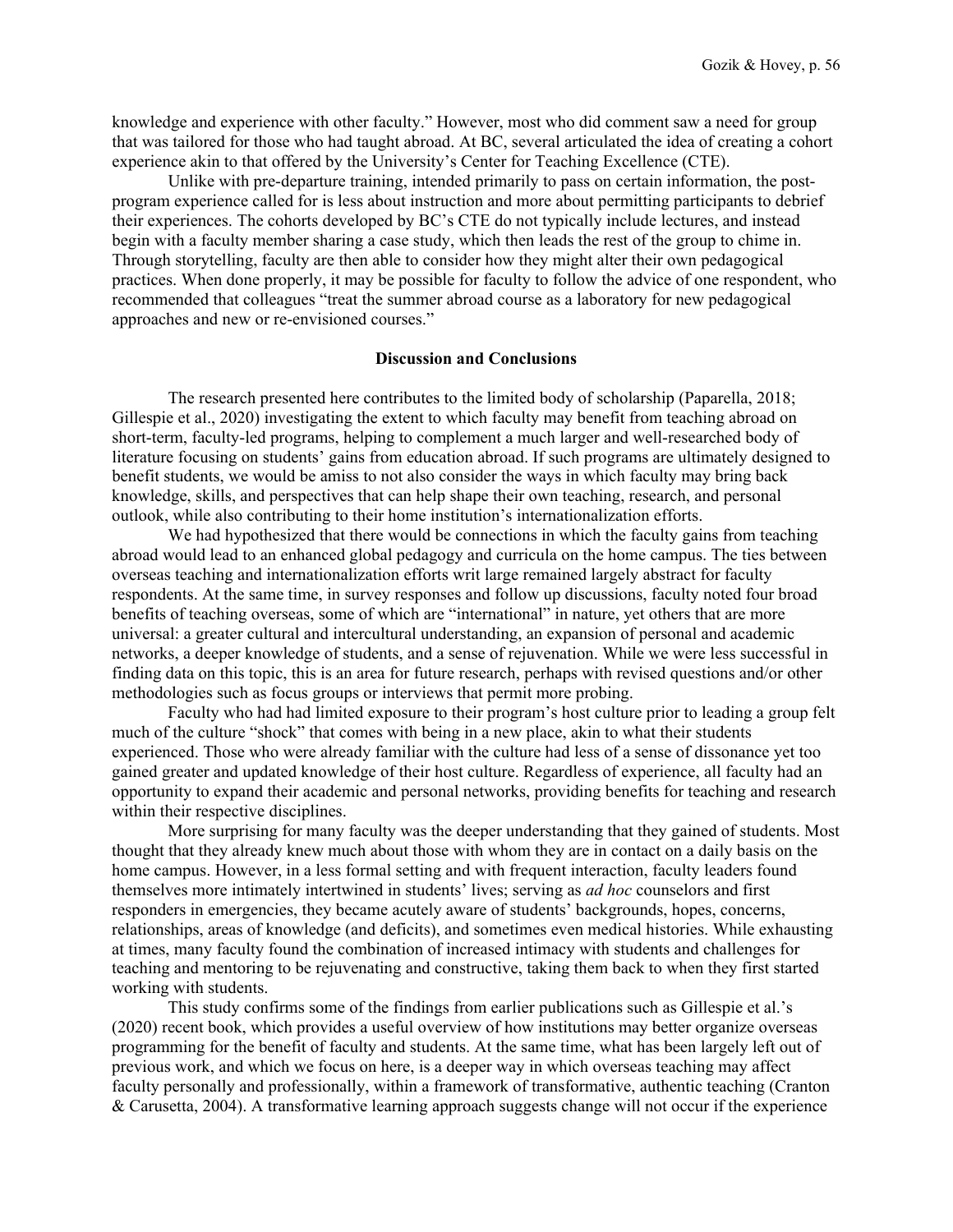itself has not had a transformative impact on faculty that translates into new pedagogical approaches, an embrace of the transformational possibilities of global learning, and the integration of the experience in their own scholarship, teaching and co-learning with students.

The findings outlined here inspire hope by uncovering the power of an overseas teaching experience. At the same time, as with reentry needs for students, there is a legitimate concern that faculty, and the institutions they serve, may not fully benefit from overseas learning. There is a tendency for all of us upon returning home to plunge back into old routines, as a way of resuming "normal" work and life. This can be necessary yet there is also a need for faculty to have space for reflection, figuratively and literally. It is recommended that institutions provide training and seminars for returning faculty to process what they have learned and consider how they can transfer the knowledge gained back to their teaching, research, and mentoring.

Given how the sheer amount of time and resources that go into offering international programs, along with the rapid increase in short-term faculty-led programs, it is essential that we understand more about how such programming can benefit faculty as well as students. Moving forward, it will be beneficial to expand the research outlined here to different types of institutions and with faculty who have varying levels of intercultural and international competency. This will include adding greater texture by tracking results more closely according to categories such as faculty status, gender, and/or discipline. Additionally, investigations among faculty from other countries, as well as research from the perspective of students, will add other dimensions to our knowledge of this topic.

#### References

- Altbach, P. G., & Knight, J. (2007). The internationalization of higher education: Motivations and realities. *Journal of Studies in International Education*, 11(3–4), 290–305.
- Brewer, E. and Cunningham, (Eds.) (2010). *Integrating study abroad into the curriculum: Theory and practice across the disciplines*. Stylus Publishing.
- Childress, L.K. (2018). *The twenty-first century university: Developing faculty engagement in internationalization*, 2<sup>nd</sup> edition. Peter Lang.
- Chieffo, L., & Griffiths, L. (2004). Large-scale assessment of student attitudes after a short-term study abroad program. *Frontiers: The Interdisciplinary Journal of Study Abroad*, 10, 165–177.
- Clifford, V. (2009). Engaging the disciplines in internationalising the curriculum. *International Journal of Academic Development*, *14*, 133–143.
- Clifford, V., & Montgomery, C. (2015). Transformative learning through internationalization of the curriculum in higher education. *Journal of Transformative Education*, *13*(1), 46–64.
- Cranton, P. (2001). *Becoming an authentic teacher in higher education*. Krieger Publishing Company.
- Cranton, P. & Carusetta, E. (2004). Perspectives on authenticity in teaching. *Adult Education Quarterly*, *55*(1), 5–22.
- Curran, D, Owens, O., Thorson, T., and Vibert, E. (Eds.) (2019). *Out there learning: Critical reflections on off-campus study programs*. University of Toronto Press.
- Di Gregorio, D. (2015). Fostering experiential learning in faculty-led study-abroad programmes. In V. Taras & M. A. Gonzalez-Perez (Eds.), *The Palgrave Handbook of Experiential Learning in International Business* (pp. 569–584). Palgrave Macmillan.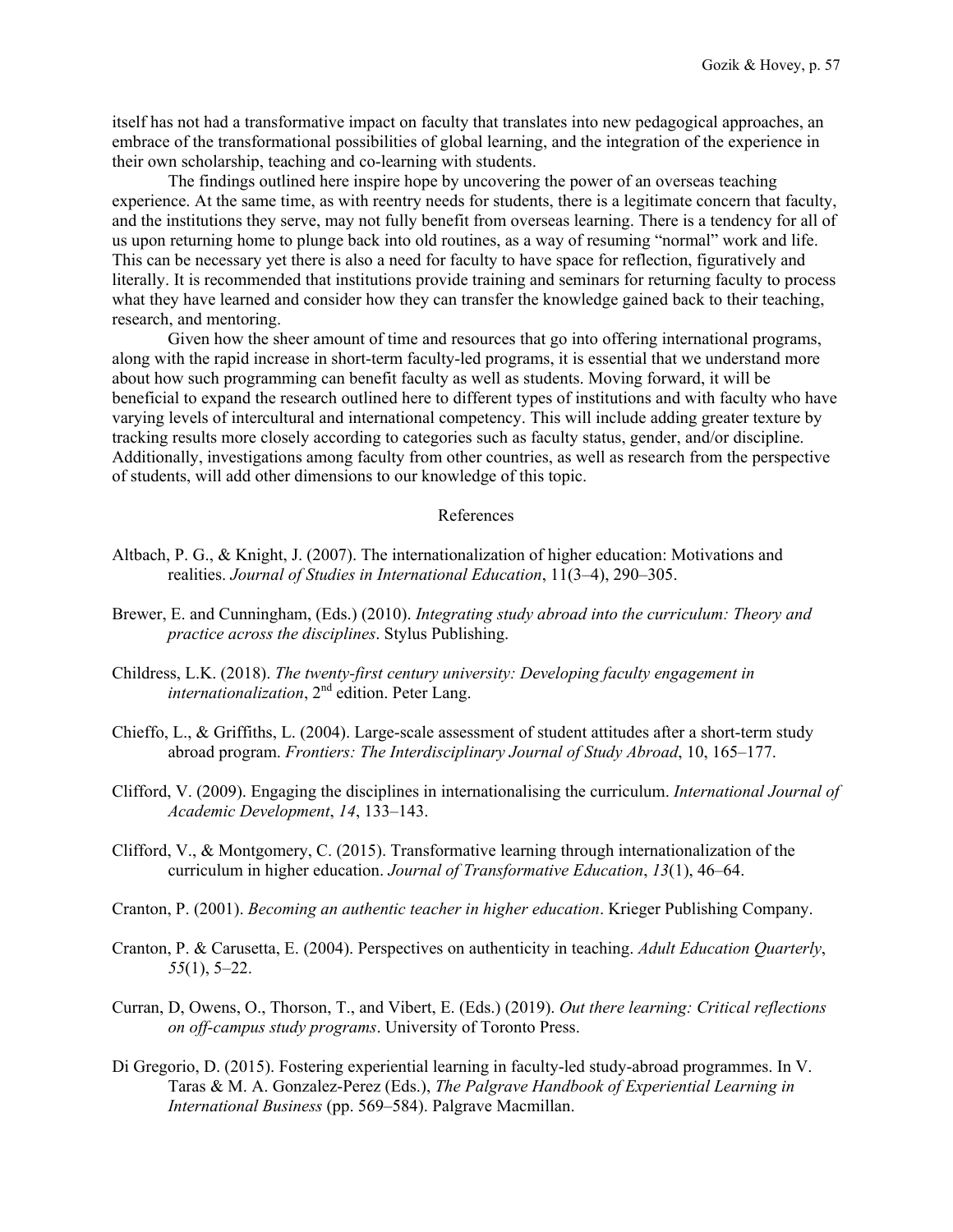- Engle, L., & Engle, J. (2004). Assessing language acquisition and intercultural sensitivity development in relation to study abroad program design. *Frontiers: The Interdisciplinary Journal of Study Abroad*, 10, 219–236.
- Gaia, A.C. (2015). Short-term faculty-led study abroad programs enhance cultural exchange and selfawareness. *International Education Journal: Comparative Perspectives*, *14*(1), 21–31.
- Gillespie, M., Jasinski, L., & Gross, D. (2020). *Faculty as global learners: Off-campus study at liberal arts colleges*. Amherst, MA: Lever. Accessed at https: [https://www.fulcrum.org/concern/monographs/gb19f7872.](https://www.fulcrum.org/concern/monographs/gb19f7872)
- Goode, M. (2007). The role of faculty study abroad directors: A case study. *Frontiers: The Interdisciplinary Journal of Study Abroad*, *15*, 149–172.
- Green, W., & Mertova, P. (2016). Transformalists and transactionists: Towards a more comprehensive understanding of academics' engagement with 'internationalisation of the curriculum.' *Research in Comparative and International Education*, *11*(3), 229–246.
- Green, W., & Whitsed, C., (Eds.) (2015). *Critical perspectives on internationalising the curriculum in disciplines: Reflective narrative accounts from business, education and health*. Sense Publishers.
- Hammer, M. (2012). The intercultural development inventory: A new frontier in assessment and development of intercultural competence. In M. Vande Berg, R.M. Paige, & K.H. Lou (Eds.), *Student learning abroad* (pp. 115–136). Stylus Publishing.
- Hull, M. L. (2013). *Leading short-term study abroad courses: Motivations and outcomes for community college faculty* (1697498222) [Doctoral dissertation, The George Washington University]. ProQuest Dissertations Publishing.
- Institute for International Education. (2020). *Open doors 2020 fast facts*. Accessed at https://opendoorsdata.org/fast\_facts/fast-facts-2020
- Kahn, H. E., & Agnew, M. (2017). Global learning through difference: considerations for teaching, learning, and the internationalization of higher education. *Journal of Studies in International Education*, *21*(1), 52–64.
- Keese, J. R., & O'Brien, J. (2011). Learn by going: Critical issues for faculty-led study-abroad programs. *The California Geographer, 51*, 3–24.
- Landorf, H., Doscher, S., & Hardrick, J. (2018). *Making global learning universal: Promoting inclusion and success for all students*. Stylus Publishing.
- Leask, B. & Bridge, C. (2013). Comparing internationalisation of the curriculum in action across disciplines: Theoretical and practical perspectives. *Compare*, *43*(1), 79–101, DOI:10.1080/03057925.2013.746566.
- Mestenhauser, J., & Ellingboe, B. Eds. (1998). *Reforming higher education curriculum: Internationalizing the campus*. American Council on Education and Oryx Press.
- Mezirow, J. (1991). *Transformative dimensions of adult learning*. Jossey-Bass Publishers.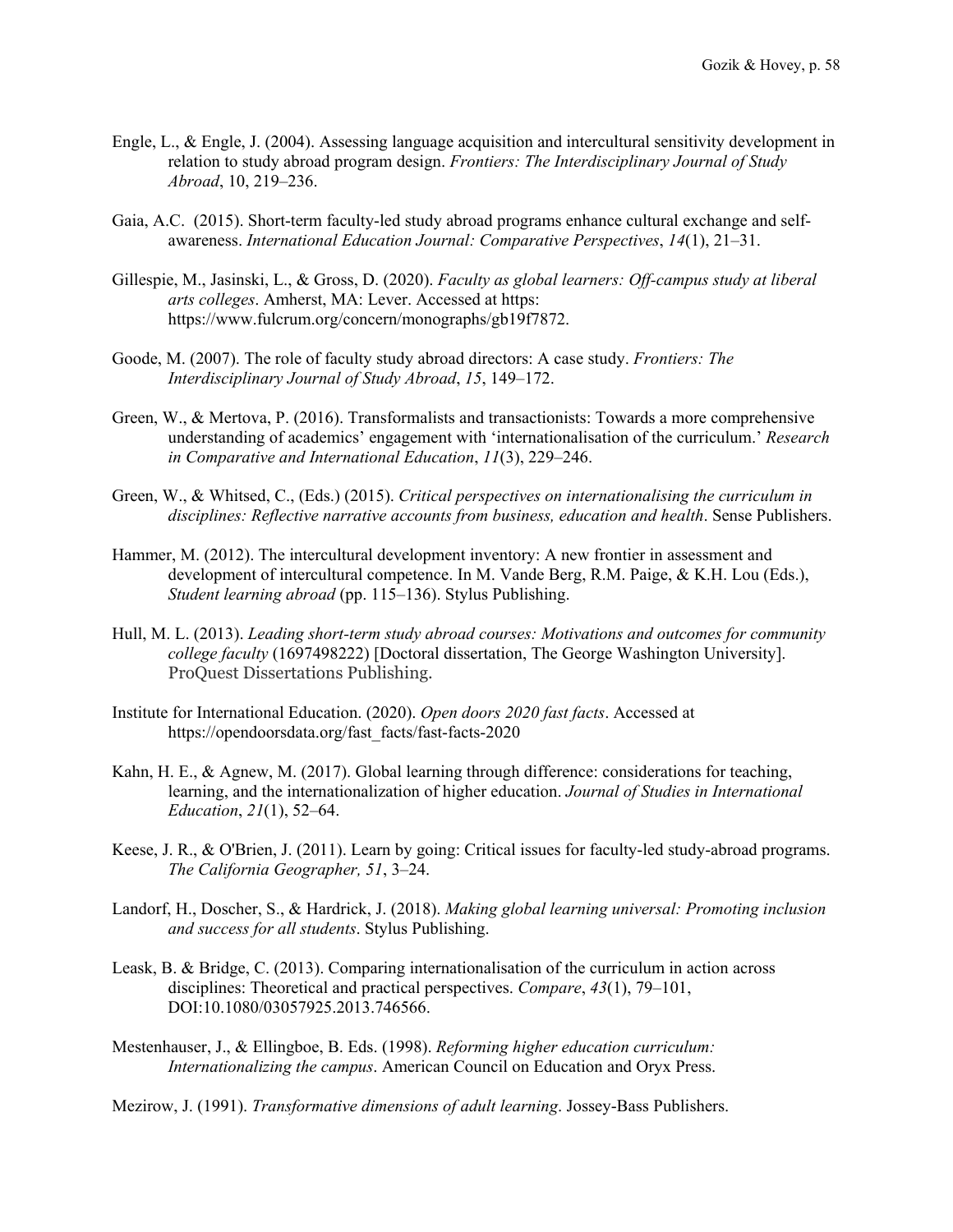- Mezirow, J. (2000). Learning to think like an adult: Core concepts of transformation theory. In J. Mezirow & Associates, *Learning as transformation: Critical perspectives on a theory in progress.* Jossey-Bass Publishing.
- Mulvaney, M. K. (2017). The long-term impact of study abroad on honors program alumni. *Frontiers: The Interdisciplinary Journal of Study Abroad*, *29*(1), 46-67.
- Niehaus, E., & Wegener, A. (2019). What are we teaching abroad? Faculty goals for short-term study abroad courses. *Innovative Higher Education* 44, 103–117.
- Papparella, P. (2018). *Learning to lead: Faculty learning on short-term study abroad programs* (10969873) [Doctoral dissertation, North Carolina State University]. ProQuest Dissertations Publishing.
- Rasch, D. (2001). *Faculty voices from the field: Perceptions and implications of study abroad* (304693543) [Doctoral dissertation, Vanderbilt University]. ProQuest Dissertations Publishing.
- Redden, E. (2018, Nov 13). Study abroad numbers grow. *Inside Higher Ed*. Accessed at [https://www.insidehighered.com/news/2018/11/13/study-abroad-numbers-continue-grow-driven](https://www.insidehighered.com/news/2018/11/13/study-abroad-numbers-continue-grow-driven-continued-growth-short-term-programs)[continued-growth-short-term-programs](https://www.insidehighered.com/news/2018/11/13/study-abroad-numbers-continue-grow-driven-continued-growth-short-term-programs)
- Salisbury, M., An, B. & Pascarella, E. (2013). The effect of study abroad on intercultural competence among undergraduate college students, *Journal of Student Affairs Research and Practice*, 50:1, 1–20.
- Sanderson, G. (2008). A foundation for the internationalization of the academic self. *Journal of Studies in International Education*, 12(3), 276–307.
- Schuerholz-Lehr, S., Caws, C., Van Gyn, G., & Preece, A. (2007). Internationalizing the higher education curriculum: An emerging model for transforming faculty perspectives. *Canadian Journal of Higher Education*, 37(1), 67–94.
- Strang, H. (2006). *Characteristics of faculty leaders in a study abroad experience*. [Doctoral dissertation, University of Colorado at Denver].
- Trooboff, S., Vande Berg, M., & Rayman, J. (2008). Employer attitudes toward study abroad. *Frontiers: The Interdisciplinary Journal of Study Abroad*, *15*, 17–33.
- Vande Berg, M., Connor-Linton, J, & Paige, R. M. (2009). The Georgetown consortium project: Interventions for student learning abroad. *Frontiers*: *The Interdisciplinary Journal of Study Abroad*, 18, 1–75.
- Watts, K. (2015). *Directing short-term study abroad programs at a public flagship university: Exploring the faculty experience*. [Doctoral dissertation, Johnson and Wales University].
- Whitelaw, C., Sears, M., & Campbell, K. (2004). Transformative learning in a faculty professional development context. *Journal of Transformative Education*, *2*(1), 9–27.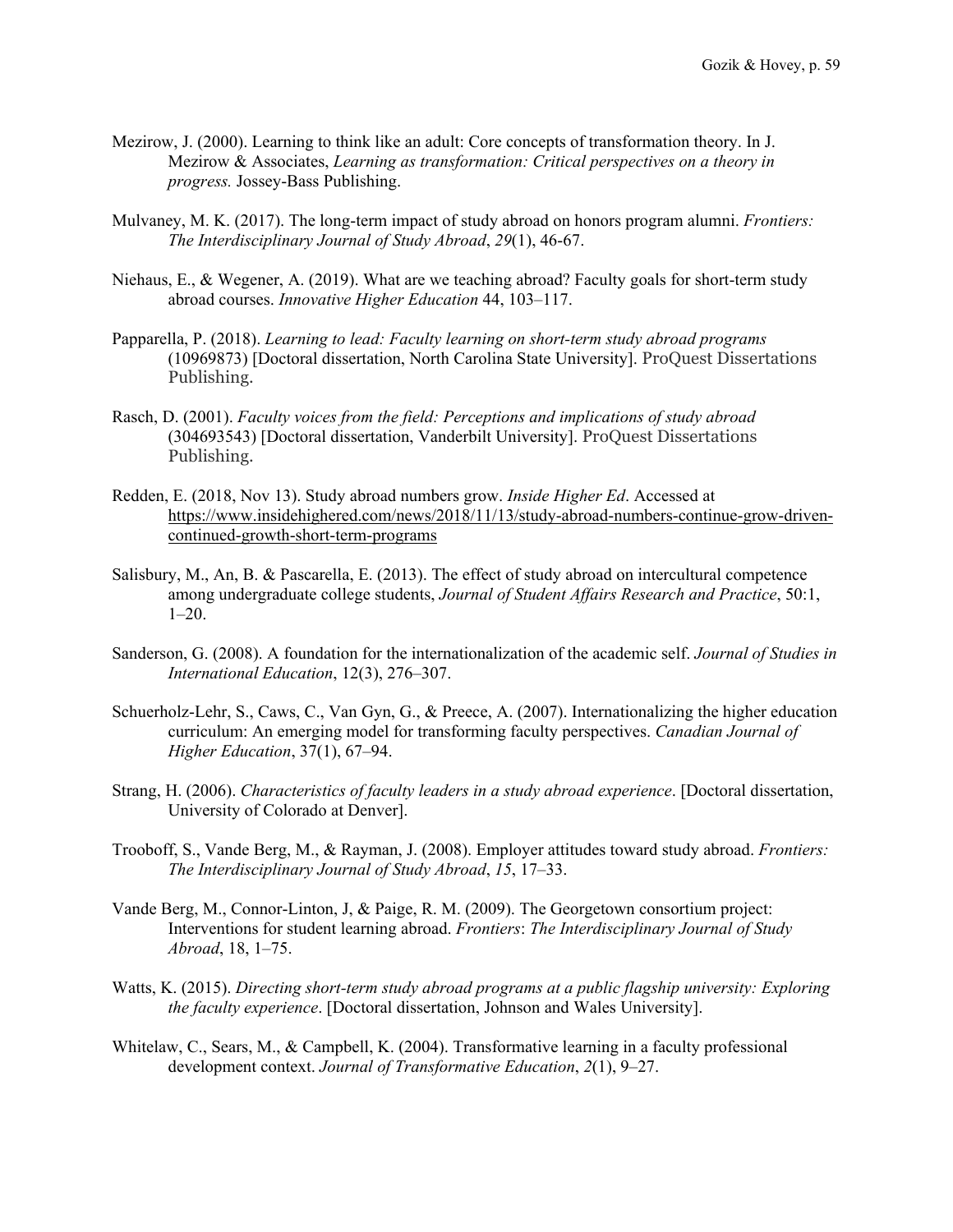*Author's Note:* Nick Gozik is the Dean of Global Education and an assistant professor at the Isabella Cannon Global Education Center at Elon University. Rebecca Hovey is the retired Dean of Global Studies at the Lewis Global Studies Center at Smith College.

*Citation:* Collier, C. (2022). Faculty gains through teaching abroad: A transformative learning approach. *Journal of Transformative Learning 9*(1), 47–62.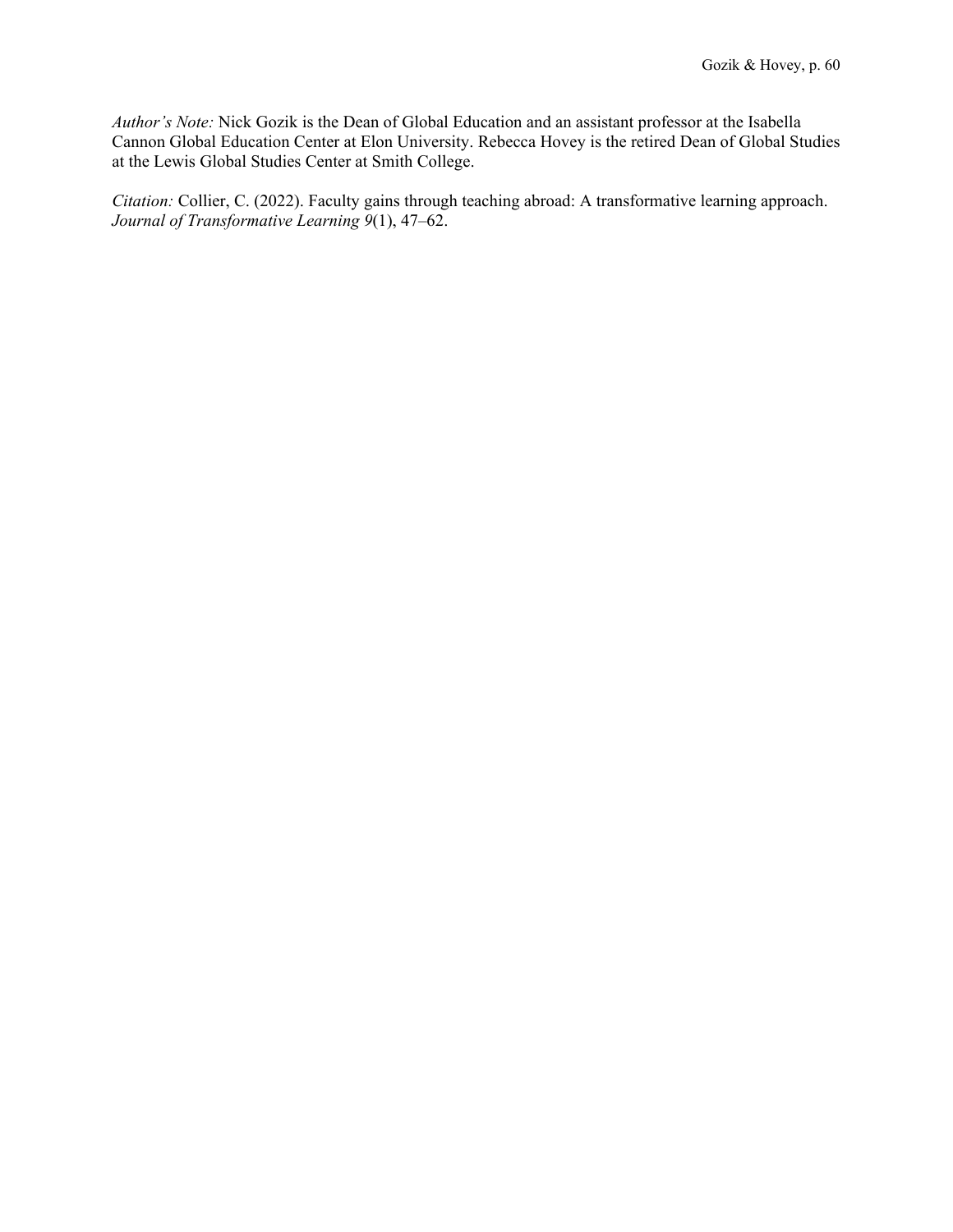# **Appendix A**

## Survey Questions

- 1. Have you led students abroad at your current institution? (Note: this survey is designed for those who have led a program abroad. If you have not, select "no" and you will be taken to the end of the survey.)
	- a. Name of Institution (optional) Selected Choice or Other
	- b. How many times have you led students abroad?
- 2. Was the nature of the last program you led abroad?
	- a. List of countries (select all that apply)
	- b. What was the theme of the program? (Write "N/A" if not applicable)
	- c. Did another faculty member or staff person accompany you as a back-up or logistical support?
	- d. What was the duration of the program?
	- e. Was the trip a one-time program or an ongoing offering to be repeated? (Select all that apply.)
	- f. In addition to you, as the faculty leader, who else was primarily involved in planning and designing the program?
	- g. What has been the average number of students on the program? (If a one-time program, how many students did you have?)
- 3. What was your initial primary motivation(s) for serving as a faculty leader for such a program? (Select up to 3 responses, including "other" with write-in field)
- 4. In returning from teaching abroad, what do you feel that you gained the most from the experience? (Select up to 3 responses, including "other" with write-in field)
- 5. In returning from teaching abroad, what do you feel that you gained the most from the experience? (Select up to 3 responses, including "other" with write-in field.)
- 6. What advice would you offer to a colleague considering whether to take students on a faculty-led study abroad program?
- 7. What sorts of training do you believe would help prepare faculty best for leading a short-term program abroad? What might have been missing from the training you received?
- 8. In what ways has your teaching abroad influenced the ways in which you teach on campus? Your research? Other aspects of your role as a faculty member?
- 9. How might your institution help faculty transfer the skills and experiences gained while teaching on short-term abroad programs to their teaching, research, and other activities on the home campus?
- 10. Please provide any comments that you would like to add related to teaching abroad as a faculty member.